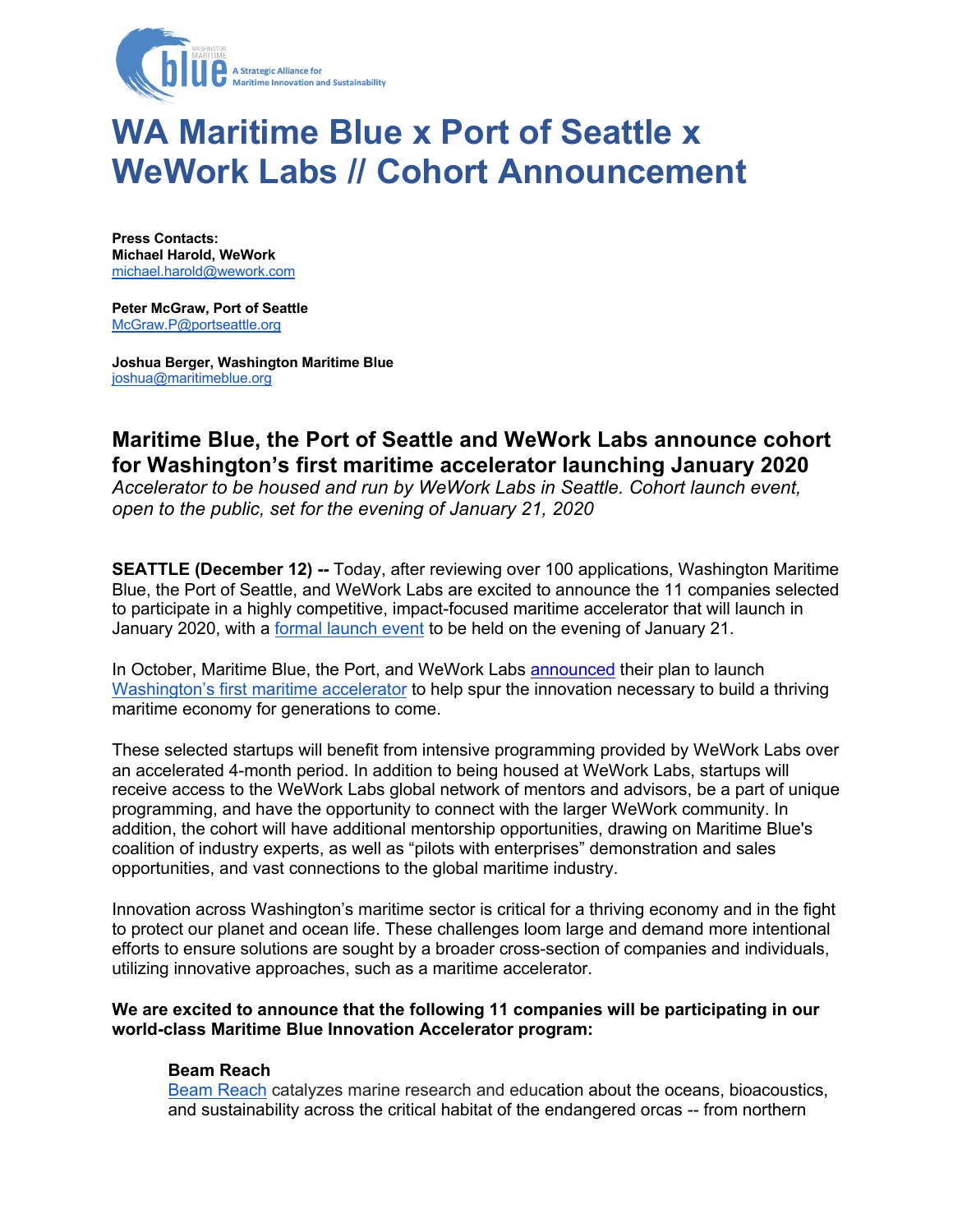

California to British Columbia -- with focus on Puget Sound and the Salish Sea to empower future generations to protect our orca population.

# **Discovery Health**

Discovery Health MD offers a suite of services to improve health at every stage of a mariner's career, reduce an employer's risk exposure, and alleviate the fear and anxiety of providing medical care at sea.

#### **ecoSpears**

ecoSPEARS is a cleantech solutions company utilizing green, NASA-developed environmental technology for the cost-effective, sustainable, and permanent extraction and destruction of persistent environmental toxins.

#### **eOceans**

eOceans is building data and analytical software to make sure Ocean science can keep pace with business, society and ocean change.

#### **Equll**

Equll's digital platform helps eliminate waste and inefficiencies through technological solutions that directly connect Truck Owner Operators and Shippers by automating the entire process with no hassle.

#### **MER Equipment**

Building a new engine exhaust gas aftertreatment system which reduces fuel consumption while also decreasing nitrogen oxides particulate matter. This technology is a lighter, smaller, less costly alternative to diesel engines.

#### **Net Your Problem**

Net Your Problem provides fishing gear recycling services to fishermen and fishing companies. The collected gear is upcycled into raw plastic that's transformed into a variety of products such as kayaks, bathing suits, carpets and office furniture.

#### **oneTank**

oneTank markets, sells, assembles, tests, and delivers oneTank: the simplest, smallest, lowest consumption, and least-cost ballast water treatment system.

#### **OneForNeptune**

OneForNeptune is changing the food industry with healthy, high-protein snack foods made from sustainable seafood products.

#### **Pure Watercraft**

Pure Watercraft develops high-performance electric outboard motors & battery packs to enable a new era of enjoyable, accessible, environmentally-friendly boating.

### **SPBES**

SPBES provides high power lithium ion energy storage to hybridize or electrify heavy industrial equipment. Purpose engineered for the rigours of the commercial maritime industry, SPBES is safer and longer lasting than any other product on the market.